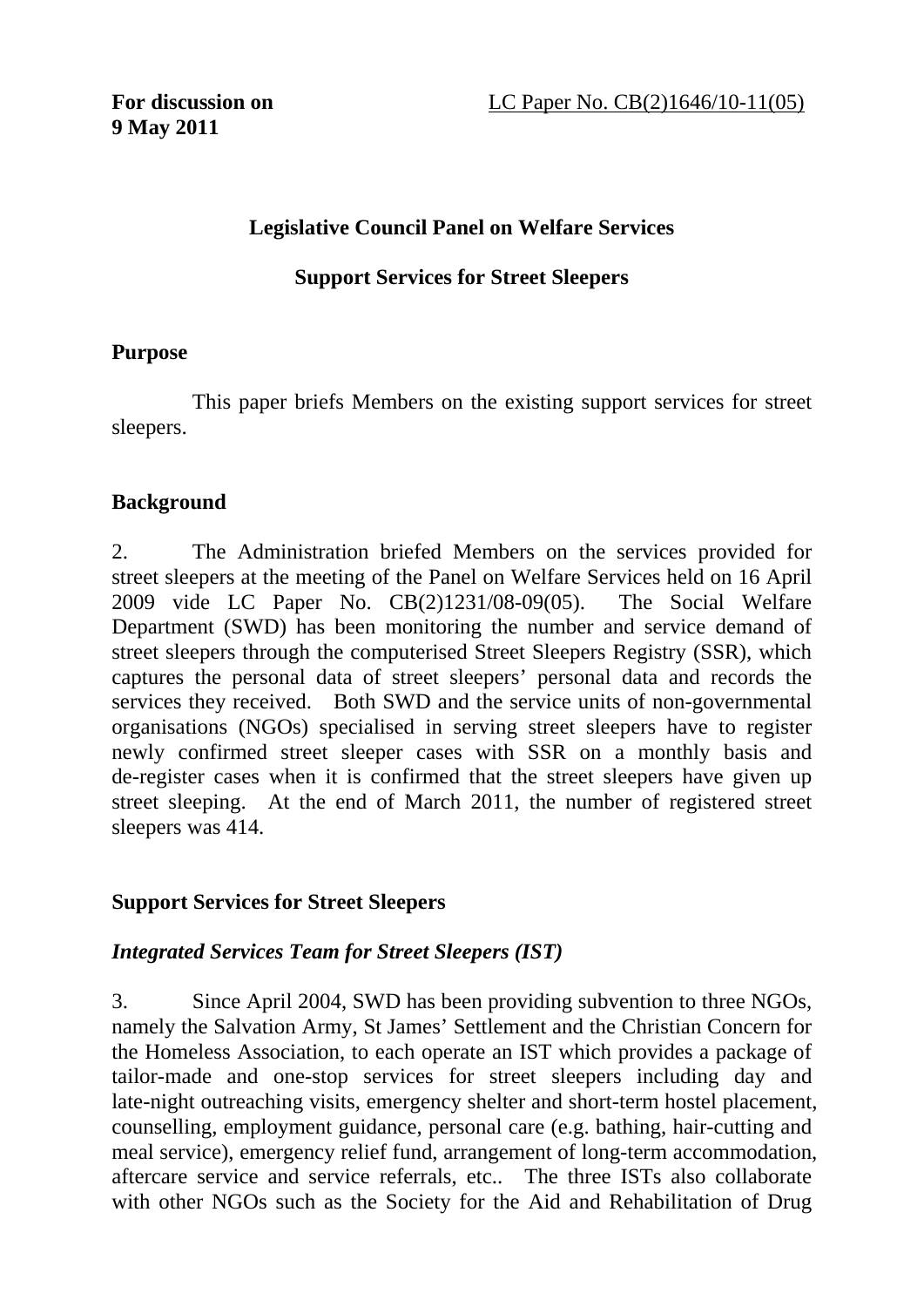Abusers and the Society for Rehabilitation and Crime Prevention, Hong Kong (SRACP) to ensure that specialised services are effectively provided to street sleepers with special needs, e.g. drug addicts and ex-offenders. The wide range of support services provided by the ISTs aims to address the emergency needs of street sleepers and enhance their work motivation and skills so as to help them give up street sleeping and become self-reliant as far as possible.

# *Care and Support Networking Team (CSNT)*

4. Besides the aforementioned support services, SWD also subvents the Society for Community Organisation to run the CSNT. Through the provision of outreaching support, casework and group work services, the CSNT aims at helping street sleepers and other vulnerable groups reintegrate into the community, thereby contributing to the Home Affairs Bureau's policy objective on community development.

## *Urban Hostels and Emergency Shelters*

5. To address the accommodation needs of street sleepers and other needy persons, SWD subvents NGOs to operate five urban hostels and two emergency shelters, providing a total of 202 places of short-term accommodation and counselling services. The average utilisation rate of these hostels and shelters in 2010-11 was around 80%. Apart from these government-subvented hostels and shelters, there are eight street sleeper or temporary shelters, operated by NGOs on a self-financing basis, which provide a total of 436 places of overnight or temporary accommodation for street sleepers and other needy persons.

6. Individuals or families who have genuine and pressing housing needs but are unable to solve the problems themselves may approach the integrated family service centres (IFSCs) / integrated services centres (ISCs) over the territory for welfare assistance. Social workers of these centres will, based on the resources available and the specific circumstances of each individual case, provide the persons concerned with the appropriate assistance, including the provision of short-term financial assistance to cover rental and removal expenses and referring cases eligible for compassionate rehousing to the Housing Department for consideration of allocating public rental housing units, etc..

7. Since the commencement of service in April 2004 and up to March 2011, the three ISTs helped a total of 1 012 street sleepers give up street sleeping and move into different types of accommodation, including private tenement, temporary shelters, urban hostels and public housing.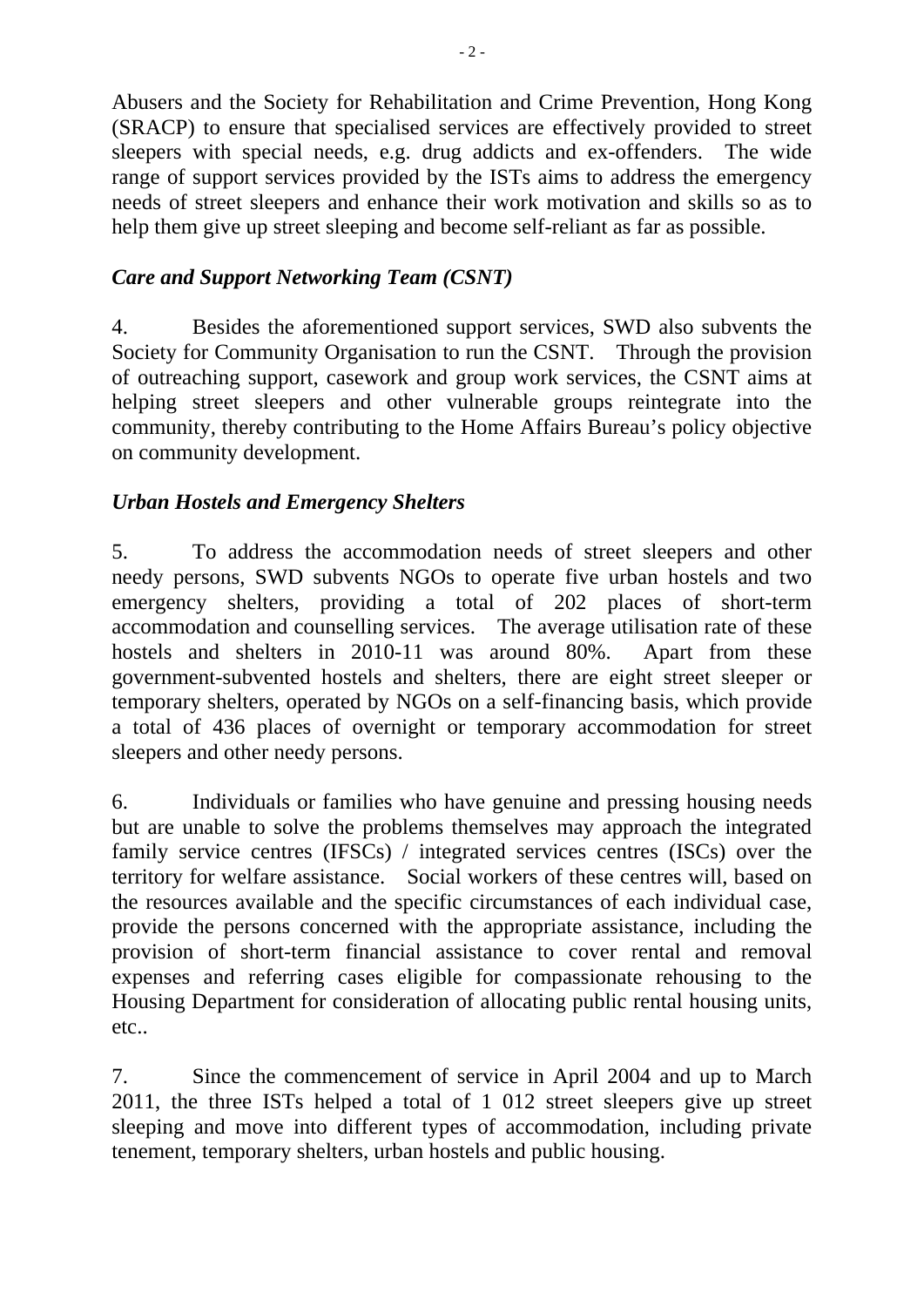#### **Financial Assistance**

# *Comprehensive Social Security Assistance Scheme (CSSA)*

8. Street sleepers in financial hardship can apply for CSSA to meet their basic needs.

9. Rent allowance is payable to eligible CSSA recipients for meeting accommodation expenses. The amount of the allowance is the actual rent paid, or the maximum level determined by the number of members in the household eligible for CSSA, whichever is less. The maximum rates of the rent allowance (MRA) are adjusted annually in accordance with the movement of the Consumer Price Index (A) rent index for private housing (the rent index). The Legislative Council endorsed the rent index as the objective basis for adjusting the MRA in 1998.

## *Other Emergency and Temporary Financial Assistance*

10. Apart from CSSA, an allocation of \$70,000 is included in the annual subvention for each of the three ISTs as emergency funds for eligible users to cover various expenses, such as short term payment of rent and living costs, rental deposit and other removal expenses, etc.. If other resources are unavailable, social workers of SWD or NGO service units will, having regard to individual circumstances, provide temporary cash grants to individuals and families (including street sleepers) through applying for charitable trust funds (including Li Po Chun Charitable Trust Fund, Tang Shiu Kin & Ho Tim Charitable Fund, Kwan Fong Trust Fund for the Needy and Brewin Trust) to help them tide over financial difficulties arising from emergencies. In addition, SRACP provides a maximum of two months' rental assistance for non-CSSA newly-discharged rehabilitated offenders to help them meet their imminent accommodation need.

## **Mental Health Services**

11. Apart from the aforementioned support services provided by SWD for street sleepers, needy street sleepers can also use the various medical and mental health services provided by the Administration.

#### *Psychiatric Services Provided by the Hospital Authority (HA)*

12. HA has all along been providing citizens, including street sleepers, with various medical and rehabilitation services. On mental health services,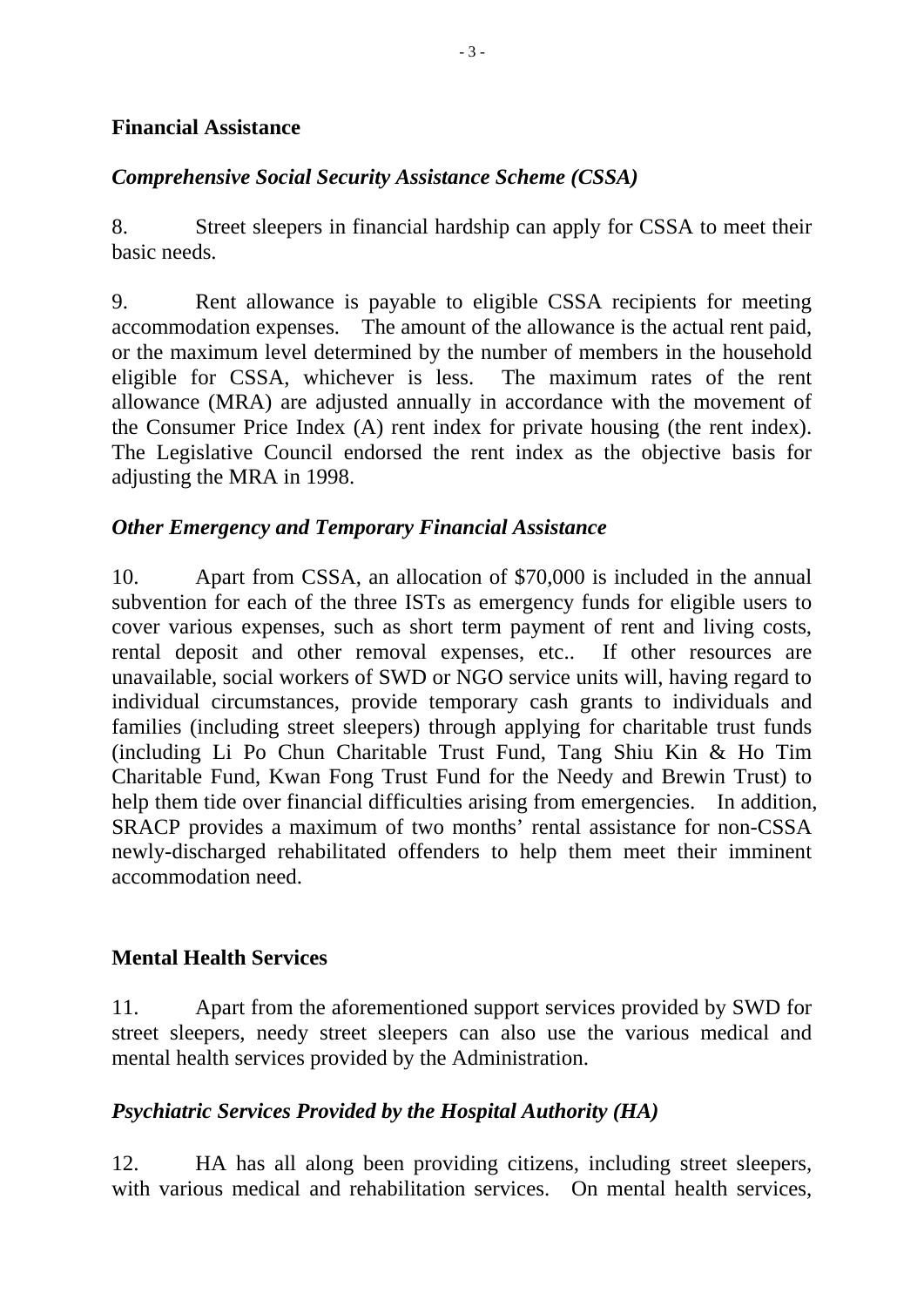HA strives to ensure that a comprehensive range of services, including prevention, early identification, medical treatment and rehabilitation services, are accessible by needy persons on a continuous basis. In this connection, HA adopts a multi-disciplinary and cross-sectoral team approach in catering for the needs of persons with mental health problems in a holistic manner.

13. At present, HA provides various mental health services to patients in need, including inpatient, outpatient, day care and community outreach services. Street sleepers with suspected mental illness may seek assistance from the social worker or NGOs who are following their cases. HA will provide appropriate assessment and treatment services based on the needs of the patient. Some street sleepers with mental illness may refuse to receive assessment services at the psychiatric outpatient clinics of HA. In such cases, the healthcare staff and social workers may arrange for the patient to receive services at a safe place (e.g. a community centre operated by NGOs) agreeable by parties concerned, provided that the safety of the patient, social worker and healthcare staff could be safeguarded. If a patient refuses treatment and his condition warrants his detention in a mental hospital for observation or treatment, and such detention is in the interests of his own health or safety or for the protection of other persons, his doctor may apply to the Court for an order for the detention of the patient in a mental hospital for observation and treatment under section 31 of the Mental Health Ordinance (Cap. 136).

## *The Integrated Community Centres for Mental Wellness (ICCMWs)*

14. To enhance the provision of community mental health support services, SWD has set up ICCMWs across the territory since October 2010 to provide one-stop district-based community support services ranging from prevention to crisis management to discharged mental patients, persons with suspected mental health problem, their families/carers and residents living in the community. In order to strengthen the collaboration of ICCMWs with other welfare service units and ensure its effective delivery of services, SWD has worked with relevant stakeholders to issue the referral procedure and collaboration guidelines. SWD, together with the stakeholders concerned, will continue to keep in view ICCMWs' mode of operation.

## **Way Forward**

15. SWD will, in collaboration with the ISTs and other parties concerned, continue to closely monitor the demand for and operation of street sleeper services and consider introducing further measures if necessary.